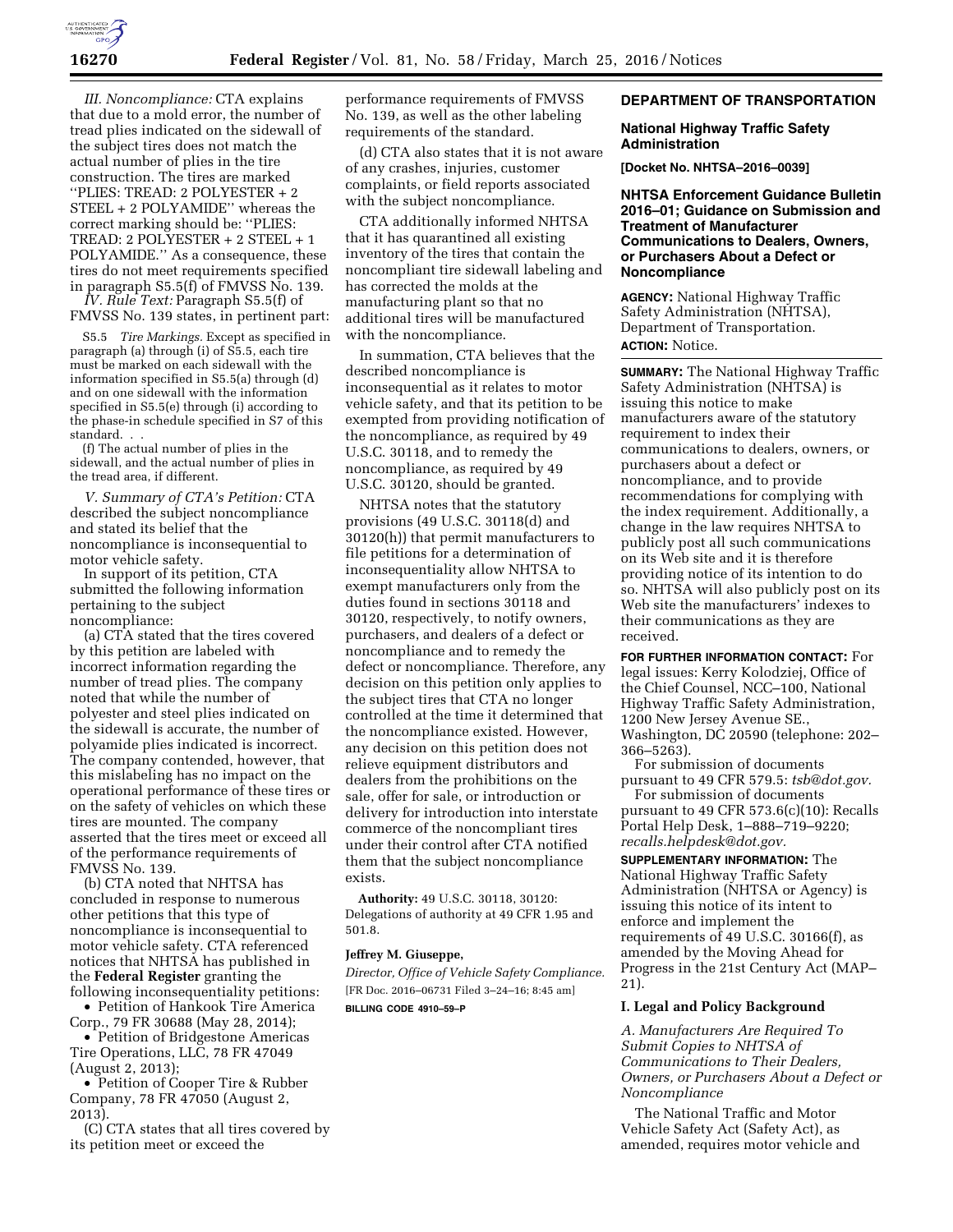motor vehicle equipment manufacturers to provide NHTSA with copies of communications they send to their dealers, owners, or purchasers. Specifically, the Safety Act requires manufacturers to submit ''a true or representative copy of each communication to the manufacturer's dealers or to owners or purchasers of a motor vehicle or replacement equipment produced by the manufacturer about a defect or noncompliance with a motor vehicle safety standard prescribed under this

chapter in a vehicle or equipment that is sold or serviced.'' 49 U.S.C. 30166(f). This is a long-standing requirement. *See*  Motor Vehicle and Schoolbus Safety Amendments of 1974, Public Law 93– 492, 158(a)(1), 88 Stat. 1470, 1475 (1974).

#### 1. Scope of Submission Requirement

The requirement for manufacturers to submit copies of their communications to the Agency is broad and requires not only submission of manufacturers' communications to dealers,<sup>1</sup> owners, or purchasers about vehicle and equipment recalls, but all communications ''about a defect or noncompliance.'' 49 U.S.C. 30166(f)(1). With regard to defects, the statutory submission requirement is not limited to communications about safetyrelated defects. ''Defect'' is a statutorily defined term meaning ''any defect in performance, construction, a component, or material of a motor vehicle or motor vehicle equipment.'' 49 U.S.C. 30102(a)(2). The plain language of the provision requiring submission of copies of manufacturer communications to the Agency does not condition use of the word ''defect'' to ''defect related to motor vehicle safety,'' as is the case with other provisions of the Safety Act. *Compare* 49 U.S.C. 30166(f), *with* 49 U.S.C. 30112(a)(3), 30118(a).

Moreover, the Agency has long interpreted the requirement that manufacturers submit copies of their communications to dealers, owners, or purchasers as capturing all defectrelated communications. *See* 49 CFR 579.5. In 1975, the Agency explained that the statute ''specifically authorizes the agency to require the submission'' of communications about a defect, whether or not safety related. Proposed

Amendment, 49 FR 43227, 43228 (Sept. 19, 1975). The Agency explained that this was important because ''[i]t is the responsibility of the NHTSA, not the manufacturers, to make a final determination as to whether or not a given defect is safety-related.'' *Id.* In 1978, the Agency reiterated that the law ''specifically grants the agency [ ] authority'' to collect all communications about a defect and rejected the call from some commenters to limit the submissions to only manufacturer communications about ''safety-related defects.'' Final Rule, 43 FR 60165, 60168–69 (Dec. 28, 1978).

#### 2. Implementing Regulations

NHTSA implements the statutory requirement that manufacturers submit representative copies of their communications to dealers, owners, or purchasers through two regulations: One specifically addressing recall communications, 49 CFR 573.6(c)(10), and the other addressing manufacturer communications more broadly, 49 CFR 579.5.

Many communications about a defect or noncompliance are communications manufacturers make to their dealers, owners, or purchasers about recalls. Some examples of these communications are letters to dealers and vehicle owners informing them about a recall and service bulletins (also known as technical service bulletins or TSBs) that provide repair instructions for trained technicians performing the recall remedy. NHTSA requires manufacturers to submit a representative copy to NHTSA of recall communications ''not later than 5 days after they are initially sent to manufacturers, distributors, dealers, or purchasers.'' 49 CFR 573.6(c)(10). This applies to ''all notices, bulletins, and other communications that relate directly to the defect or noncompliance [that is the subject of a recall] and are sent to more than one manufacturer, distributor, dealer or purchaser.'' *Id.* 

The second regulation that implements the requirement for manufacturers to submit communications about a defect or noncompliance to the Agency is 49 CFR 579.5. That requires manufacturers to submit ''a copy of all notices, bulletins, and other communications (including those transmitted by computer, telefax, or other electronic means and including warranty and policy extension communiqués and product improvement bulletins) other than those required to be submitted pursuant to § 573.6(c)(10) of this chapter, sent to more than one manufacturer, distributor, dealer, lessor, lessee, owner,

or purchaser, in the United States, regarding any defect in its vehicles or items of equipment (including any failure or malfunction beyond normal deterioration in use, or any failure of performance, or any flaw or unintended deviation from design specifications), whether or not such defect is safetyrelated.'' 49 CFR 579.5(a). It also requires that ''[e]ach manufacturer shall furnish to NHTSA a copy of each communication relating to a customer satisfaction campaign, consumer advisory, recall, or other safety activity involving the repair or replacement of motor vehicles or equipment, that the manufacturer issued to, or made available to, more than one dealer, distributor, lessor, lessee, other manufacturer, owner, or purchaser, in the United States.'' 49 CFR 579.5(b). Manufacturer communications required by 49 CFR 579.5 are due to the Agency ''not later than five working days after the end of the month'' in which they were issued. 49 CFR 579.5(d).

### *B. NHTSA's Current Treatment of Manufacturer Communications Submitted to the Agency*

It is important that manufacturers fully comply with the requirement to submit copies of communications to their dealers, owners, or purchasers about a defect or noncompliance so that the Agency can effectively carry out its mission. Among other things, the Agency reviews these communications to evaluate whether a safety issue is involved, to engage in proactive communications with manufacturers where there may be a misunderstanding or misidentification of the risk of a particular issue that a manufacturer has decided to control and remedy via a field action that is less than a recall, and to ensure that recalls are carried out effectively.

NHTSA posts a great deal of information on its Web site, *[www.safercar.gov](http://www.safercar.gov)*, including copies of many manufacturer communications. NHTSA's Web site has a search tool that allows a user to search for available documents and information by make, model, and model year of a vehicle, or by brand name and other identifying information for motor vehicle equipment.2 When a user performs a search, NHTSA's Web site currently displays available documents and information in four categories: (1) Recalls, (2) Defect Investigations, (3)

<sup>1</sup>The Safety Act defines ''dealer'' as ''a person selling and distributing new motor vehicles or motor vehicle equipment primarily to purchasers that in good faith purchase the vehicles or equipment other the for resale.'' 49 U.S.C. 30102(a)(1). Therefore the requirement to submit communications to the Agency captures communications including both those between a motor vehicle manufacturer and its dealers and equipment suppliers and their motor vehicle manufacturer customers. *See* 49 CFR 579.5.

<sup>&</sup>lt;sup>2</sup>The search tool is currently available at *[http://www-odi.nhtsa.dot.gov/owners/](http://www-odi.nhtsa.dot.gov/owners/SearchSafetyIssues) [SearchSafetyIssues.](http://www-odi.nhtsa.dot.gov/owners/SearchSafetyIssues)*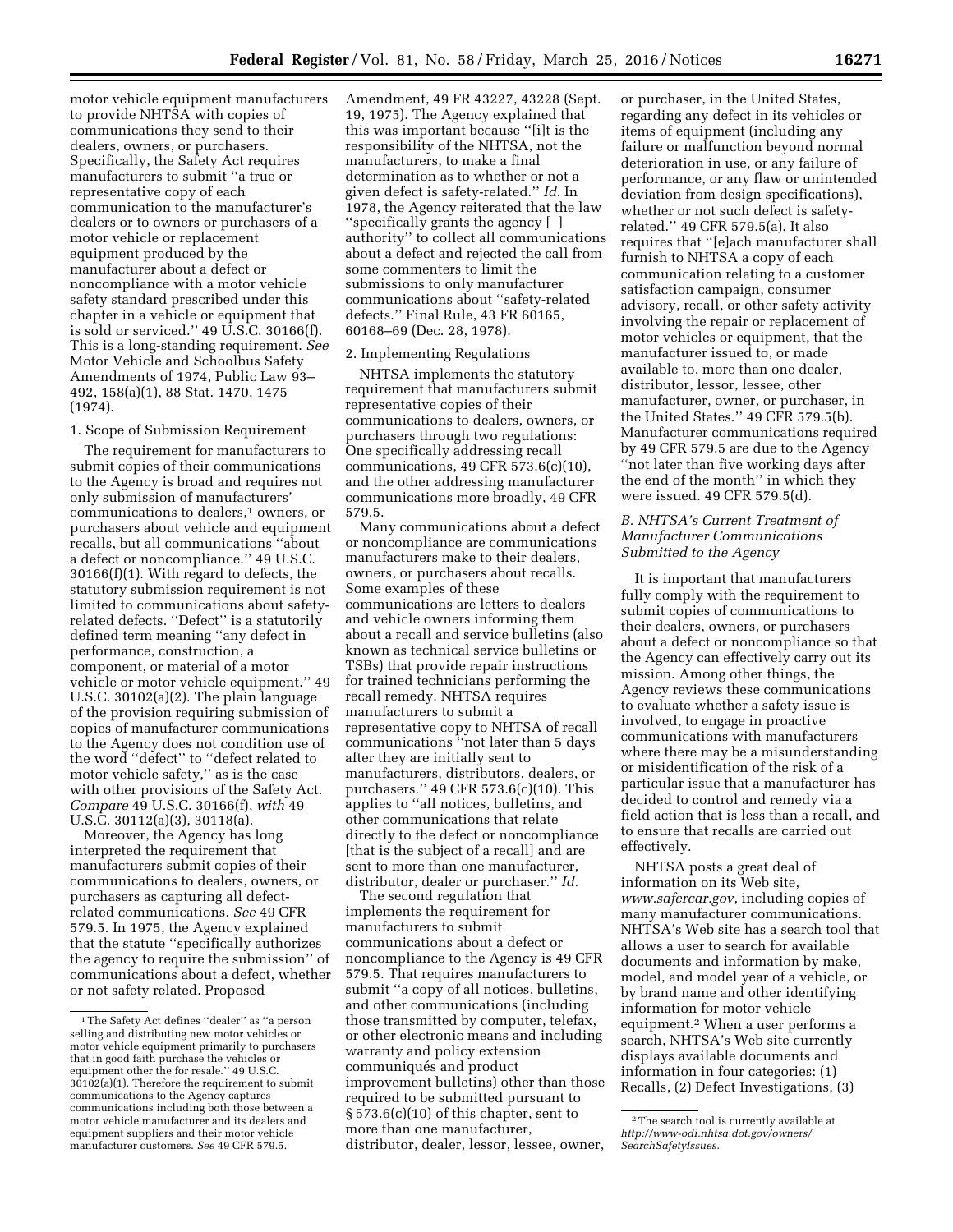Complaints, and (4) Service Bulletins.3 NHTSA plans to rename the ''Service Bulletins'' category as ''Manufacturer Communications'' to more fully reflect the available content. Each of these four categories except ''Complaints,'' which are complaints submitted to the Agency primarily by vehicle owners, may contain copies of manufacturer communications submitted to the Agency.

Where manufacturer communications involve a recall (*i.e.,* concern a safetyrelated defect or noncompliance), the Agency makes them available along with other recall-related documents under the ''Recalls'' section of its Web site. Other manufacturer communications that relate to an Agency defect investigation (*i.e.,*  concern a potential safety-related defect) are also available under the ''Defect Investigations'' section of the Web site. Additionally, NHTSA posts manufacturer communications about customer satisfaction campaigns (*i.e.,*  concerning defects that have not been determined to pose an unreasonable risk to motor vehicle safety) on the currently named ''Service Bulletins'' portion of its Web site. NHTSA also posts information about service bulletins (*i.e.,* repair instructions for trained technicians) for issues that have not been determined to be a safety-related defect or noncompliance on its Web site under the currently named ''Service Bulletin'' section of its Web site. NHTSA summarizes service bulletins and makes the summary available, along with an option to request a copy of the documents.4

### **II. New MAP–21 Requirements Regarding Manufacturer Communications Submitted to the Agency**

MAP–21 amended the Safety Act to require manufacturers to submit additional information to the Agency along with copies of their communications and to require the Agency to make that additional information and the communications themselves available on the Agency's Web site.

MAP–21 required manufacturers to accompany their submissions of communications to the Agency with an

index to each communication. MAP–21, Public Law 112–141, § 31303(a)(2), 126 Stat. 405, 764 (2012) (codified at 49 U.S.C. 30166(f)(2)). Specifically, communications manufacturers are required to submit to NHTSA under 49 U.S.C. 30166(f) ''shall be accompanied by an index to each communication, that—(A) identifies the make, model, and model year of the affected vehicles; [and] (B) includes a concise summary of the subject matter of the communication.'' *Id.* 

While NHTSA already proactively made a substantial number of manufacturer communications available to the public on its Web site, MAP–21 also changed the law to make it mandatory for the Agency to post all manufacturer communications to dealers, owners, or purchasers about a defect or noncompliance on its Web site. *See* 49 U.S.C. 30166(f)(1). Additionally, NHTSA must post the manufacturers' indexes to their communications on its Web site in a searchable format. 49 U.S.C. 30166(f)(2).

To implement these changes in the law, NHTSA is providing guidance to manufacturers on the index requirement. This guidance is warranted because manufacturers have not been submitting compliant indexes to the Agency since the MAP–21 changes became effective on October 1, 2012. *See* MAP–21, Public Law 112–141, § 3, 126 Stat. 405, 413 (2012). In addition to putting manufacturers on notice of this index requirement and the Agency's intention to enforce it, providing guidance will also help to ensure consistency in the format and content of manufacturer indexes, thereby enabling the Agency to readily make the indexes publicly available in a searchable format on its Web site.

NHTSA is also providing notice of its intention to publicly post all manufacturer communications submitted to the Agency pursuant to 49 U.S.C. 30166(f) on its Web site. MAP– 21 requires NHTSA to post all manufacturer communications to dealers, owners, or purchasers about a defect or noncompliance. Prior to MAP– 21, the Agency did not post certain manufacturer communications (specifically, certain service bulletins) on its Web site, which some manufacturers claimed to be copyrighted documents. Congress in MAP–21's explicit requirement that the Agency post ''each communication to the manufacturer's dealers or to owners'' about a defect or noncompliance, has now made clear that copyright law is not a restriction on NHTSA action.

### **III. Guidance Regarding Index Requirement**

The law now requires manufacturers to submit to NHTSA copies of their communications to dealers, owners, or purchasers about a defect or noncompliance and requires that such communications ''shall be accompanied by an index to each communication.'' 49 U.S.C. 30166(f). The index must identify the make, model, and model year of the affected vehicles and include a concise summary of the subject matter of the communication. 49 U.S.C. 30166(f)(2). This requirement has been in effect since October 1, 2012. *See* MAP–21, Public Law 112–141, 3, 126 Stat. 405, 413 (2012).

Most manufacturers comply with the long-standing requirement to submit copies to the Agency of their communications to dealers, owners, or purchasers about a defect or noncompliance.5 However, manufacturers have not complied with the change in law requiring them to accompany their communications to the Agency with indexes to those communications.

We are providing this guidance to make manufacturers aware of their legal obligation to index their communications. The Agency expects all manufacturers to expeditiously come into full compliance with the law and will take additional action to enforce the index requirement as necessary. The index requirement is subject to daily civil penalties. *See* 49 U.S.C. 30165(a)(3).

We are also providing this guidance to communicate to manufacturers the content requirements for the index. We are providing recommendations for preparing and submitting the index to help ensure consistency across manufacturers and to enable the Agency to readily make the indexes publicly available in a searchable format on its Web site.

### *A. Which manufacturers must submit indexed communications to the Agency?*

Every manufacturer of motor vehicles or motor vehicle equipment is responsible both for submitting copies of communications to dealers, owners, or purchasers and to provide an

<sup>3</sup>NHTSA presently provides summary information, but does not post copies of service bulletins under the currently named ''Service Bulletin'' portion of its Web site.

<sup>4</sup>NHTSA's Web site does not currently include summary information on all service bulletins generated by a manufacturer. Service bulletins for safety recalls in general are not included, and also service bulletins which do not pertain to a safety issue may not be included in the summaries provided.

<sup>5</sup>Where manufacturers have failed to comply with this requirement, the Agency has taken enforcement action. *See* August 28, 2015 Consent Order, In re: AQ15–001, Triumph Motorcycles (America), Ltd.; July 8, 2015 Consent Order, In re: AQ14–001, Forest River, Inc.; July 8, 2015 Consent Order, In re: TQ14–003, Spartan Motors, Inc. The Agency has also has and continues to take steps to educate the industry about the communication submission requirement so that the Agency receives this critical information.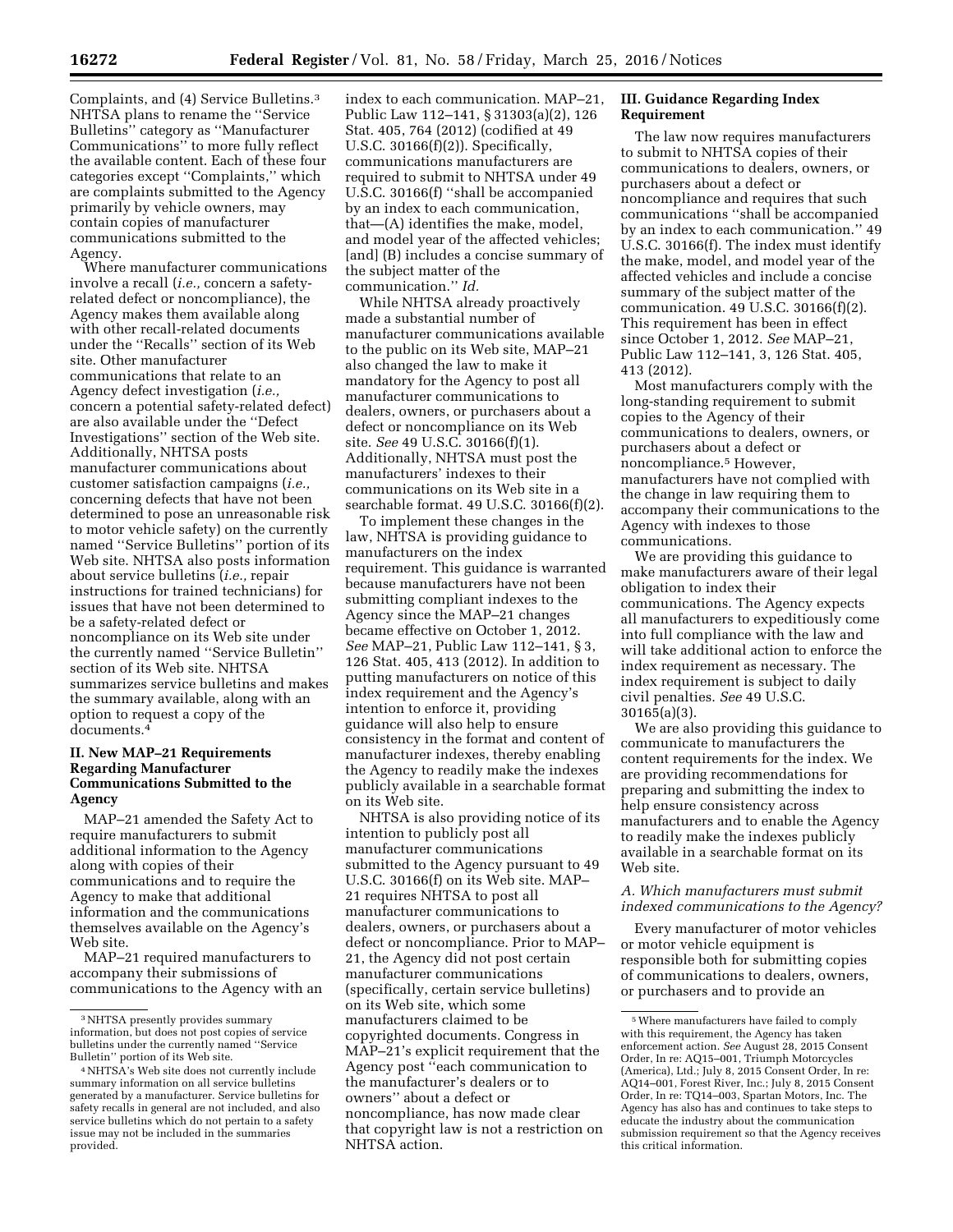accompanying index of those communications to the Agency. 49 U.S.C. 30166(f). The Safety Act defines ''manufacturer'' broadly to mean ''a person—(A) manufacturing or assembling motor vehicles or motor vehicle equipment; or (B) importing motor vehicles or motor vehicle equipment for resale.'' 49 U.S.C. 30102(a)(5).

#### *B. What types of communications must a manufacturer index going forward?*

As discussed in this notice, NHTSA implemented the requirement to submit copies of communications to dealers, owners, or purchasers about a defect or noncompliance through regulations at 49 CFR 573.6(c)(10) and 49 CFR 579.5. Therefore, a manufacturer must accompany its future submissions of all communications pursuant to these provisions with an index that meets the statutory requirements.

## *C. How does a manufacturer come into compliance with the index requirement for prior submissions?*

The index requirement became effective as of October 1, 2012. *See*  MAP–21, Public Law 112–141, 3, 126 Stat. 405, 413 (2012). No manufacturer to date has submitted compliant indexes. Some manufacturers have submitted incomplete indexes to their communications that do not satisfy the statutory requirements. To come into full compliance with the law, a manufacturer must submit complete indexes to the communications it previously submitted to the Agency pursuant to 49 CFR 579.5 between October 1, 2012 and the present, along with copies of all communications listed in the index.

A compliant submission requires both a complete index and copies of the indexed communications. *See* 49 U.S.C. 30166(f). A manufacturer may not supplement its earlier submission of communications pursuant to 49 CFR 579.5 by providing an index only. While we understand that this may necessitate, in many cases, manufacturers to resubmit a large quantity of communications to the Agency, this is what the law requires. The Agency must receive a full and complete submission of communications accompanied by an index so that it may fulfill its statutory obligation to make the communications and index available on its Web site.<sup>6</sup>

While a manufacturer must accompany future submissions of communications pursuant to 49 CFR 573.6(c)(10) (*i.e.,* recall communications) with an index, we are exercising our enforcement discretion to deem prior submissions of these communications compliant with this requirement. These are recall communications, such as letters to owners or dealers informing them of the recall and service bulletins regarding the recall repair. Manufacturers need not resubmit copies of recall communications or an accompanying index.7

The Agency has long had a practice of posting recall communications on its Web site along with a great deal of information about the recall. As safety critical information, the Agency wants to avoid any disruption that could occur by making changes to the recall portion of its Web site. Moreover, changes are unnecessary. Recall communications are already indexed and available on the Agency's Web site. Recall communications are readily accessible through a searchable interface that is familiar to public users of the Agency's Web site.

### *D. When are indexed communications due to the Agency?*

The law requires that communications submitted to the Agency ''shall be accompanied by an index.'' 49 U.S.C. 30166(f)(2). Therefore, manufacturers should submit an index at the same time as they submit communications to the Agency. As discussed above, 49 CFR 573.6(c)(10) requires submission of recall communications ''not later than 5 days after they are initially sent to manufacturers, distributors, dealers, or purchasers.'' Manufacturer communications required by 49 CFR 579.5 are due to the Agency ''not later than five working days after the end of the month'' in which they were issued. 49 CFR 579.5(d).

1. Current and Prospective Submissions of Communications

The Agency expects manufacturers to make a good faith effort to expeditiously comply with the requirement to provide an index to accompany the communications they submit to the Agency. However, the Agency recognizes that manufacturers will need to educate staff and may need to change internal policies and procedures to begin complying with this requirement.

While the Agency is not excusing noncompliance with the law, the Agency recognizes that the entire industry has been out of compliance with the index requirement and intends to exercise its enforcement discretion to allow manufacturers a reasonable period of time from the date of this notice to come into compliance with the index requirement on a going forward basis. However, manufacturers should not delay providing communications to the Agency.

2. Retroactive Resubmissions of Indexed Communications

The Agency will not excuse manufacturers from providing indexes for communications submitted to the Agency pursuant to 49 CFR 579.5 on or after October 1, 2012. For any communications previously submitted to the Agency pursuant to 49 CFR 579.5 that were not accompanied by a fully compliant index at the time of submission, manufacturers must submit indexed communications to the Agency. As discussed above, this requires an index along with resubmission of all communications listed in the index. This is necessary to allow the Agency to fulfill its statutory obligations.

The Agency intends to exercise enforcement discretion to allow manufacturers a reasonable period of time to resubmit indexed communications required by 49 CFR 579.5. The Agency recognizes that, in many cases, the volume of communications submitted to the Agency since October 1, 2012 is significant. The Agency will take the volume of communications into account in considering what constitutes a reasonable period of time for a given manufacturer. In general, we expect that a manufacturer will resubmit indexed communications on a rolling basis until it achieves full compliance.

In sum, the Agency is not specifying a deadline for compliance with the index requirement before it expects to take enforcement action. All manufacturers must begin immediately making a reasonable good faith effort to take steps to comply expeditiously for both retroactive and future submissions. The Agency will take any such actions into account in evaluating whether a given manufacturer came into compliance with the law within a reasonable period of time.

# *E. What are the penalties for not complying with the index requirement?*

Indexes are required by 49 U.S.C. 30166(f), therefore, failure to provide indexes, or failure to provide timely or complete indexes, is subject to civil

<sup>6</sup>An index must enable a user to locate the indexed communications. NHTSA will provide each communication with a unique identifier, linked to the manufacturer-provided index. NHTSA will provide instructions on its Web site for using the unique identifier to search for and retrieve the communication.

<sup>7</sup>This is not intended to limit the Agency's authority to make future requests for documents or information. *See* 49 CFR 30166(b), (e), (g).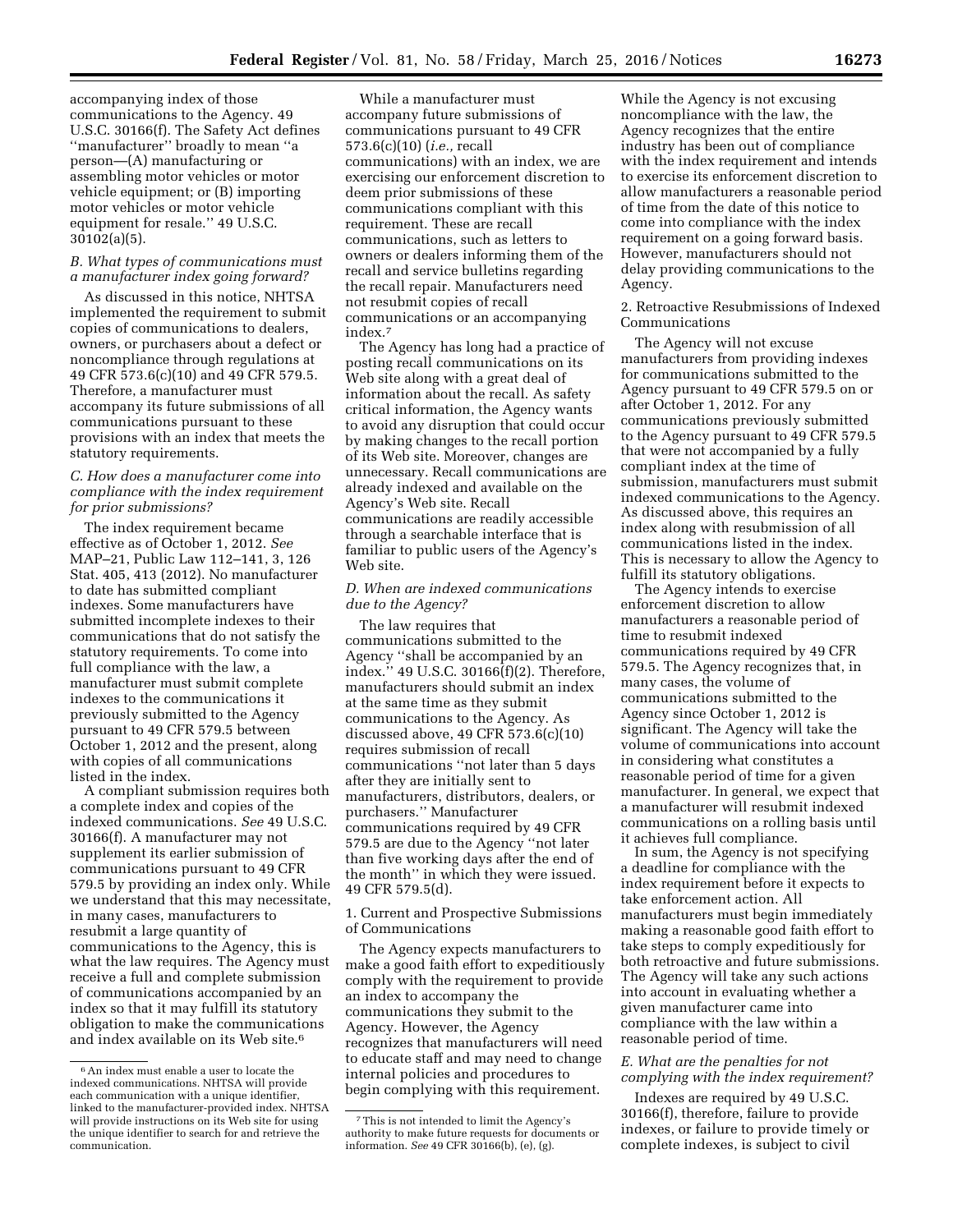penalties under current law of up to \$21,000 per violation per day and up to a maximum penalty of \$105 million for a related series of daily violations. 49 U.S.C. 30165(a)(3); *see* Civil Penalty Factors, 81 FR 10520 (Mar. 1, 2016) (issuing final rule).

#### *F. What information must the index contain?*

At a minimum, an index must identify the make, model, and model year of the affected vehicles and must include a concise summary of the subject matter of the communication. These are statutory requirements. 49 U.S.C. 30166(f)(2). This is mandatory information when applicable.

However, the Agency recognizes that for communications submitted by motor vehicle equipment manufacturers, in many cases, there are no specific affected vehicles. This is also true for a limited number of generalized communications by motor vehicle manufacturers. In such cases, the manufacturer should include other identifying information for the affected motor vehicles or motor vehicle equipment in lieu of make, model, and model year information for specific affected vehicles.8

To help ensure consistency across manufacturers, the Agency is also providing recommendations on the specific format and content of the indexes. In addition to the recommendations provided in this notice, the Agency may provide more detailed recommendations on a forthcoming Web page at *[http://www](http://www-odi.nhtsa.dot.gov/mc/)[odi.nhtsa.dot.gov/mc/](http://www-odi.nhtsa.dot.gov/mc/)*. The Agency will make available a template index for download and will provide examples of completed index entries on its Web site. The Agency encourages manufacturers to continue to visit this Web page as the Agency may refine its recommendations over time as it evaluates manufacturers' index submissions. While we are providing guidance and recommendations at this time, the Agency will evaluate the content and consistency of index submissions across manufacturers to determine whether a future rulemaking is warranted.

# 1. Recommended Format for Index

NHTSA strongly recommends that manufacturers submit their indexes as word searchable electronic files. While the Agency is not requiring use of any

particular software, to ensure compatibility, the Agency requests that manufacturers submit indexes as searchable Microsoft Excel files.

The Agency recommends that a manufacturer list each communication on a separate row in its index and include separate columns for each item of discrete information included. For example, the index should include separate columns for make, of the affected vehicles, model of the affected vehicles, and model year of the affected vehicles. We recommend including a separate row for each make, model, or model year of vehicle affected by a single communication. In other words, a single communication may populate multiple rows on an index. We also recommend including a column for manufacturer communication identifier number, if one is used.

The Agency's Web site and template index available for download will provide more specific recommendations and information on the Agency's preferred format for manufacturer indexes. *See [http://www](http://www-odi.nhtsa.dot.gov/mc/)[odi.nhtsa.dot.gov/mc/](http://www-odi.nhtsa.dot.gov/mc/)* (forthcoming).

2. Recommendations for Preparing the Concise Summary

At a minimum, NHTSA recommends that a concise summary of the subject matter of a manufacturer's communication should identify the defect or noncompliance, describe the effect of the defect or noncompliance, and describe the purpose or type of the communication. In many cases, simply repeating the subject line or title of a communication will be insufficient. Likewise, a generic description that does not actually summarize the communication or describes multiple communications with minimal changes, such as ''service bulletin number 123'' does not meet the statutory requirements. The Agency will post examples of concise summaries on its Web site.

*G. Recommended Method of Submitting the Indexed Communications to the Agency* 

NHTSA requests that manufacturers submit their indexed communications to the Agency electronically. Electronic submission will best enable the Agency to make the manufacturer communications and searchable index available to the public on the Internet as the law requires.

As discussed above, manufacturers must index recall communications that they submit to the Agency pursuant to 49 CFR 573.6(c)(10) and communications that they submit pursuant to 49 CFR 579.5.

Manufacturers are required to submit recall communications through NHTSA's recalls portal and should also submit their recall communication indexes through the portal. *See* 49 CFR 573.9. For communications required by 49 CFR 579.5, NHTSA strongly recommends that manufacturers submit their indexed communications electronically to *[tsb@dot.gov](mailto:tsb@dot.gov)*. *See* 49 CFR 579.6(a).

We note that some manufacturers have had a past practice of submitting multiple communications under 49 CFR 579.5 in a consolidated format, such as a single large .pdf file. We strongly recommend that manufacturers discontinue this practice, in order to ensure that each communication listed in the manufacturer's index is a readily identifiable separate document. The Agency would prefer to receive each communication as a separate .pdf file.

## **IV. Notice of Intention to Publicly Post All Manufacturer Communications About a Defect or Noncompliance on NHTSA's Web Site**

NHTSA has reevaluated the information that the law permits it to make publicly available on its Web site in light of the changes made by MAP– 21. As a result, NHTSA is providing this notice of its intent to publicly post all manufacturer communications submitted to it pursuant to 49 U.S.C. 30166(f).

The law now affirmatively requires NHTSA to ''make available on a publicly accessible Internet Web site'' copies of communications to manufacturers' dealers, owners, or purchasers about a defect or noncompliance that manufacturers submit to the Agency.

Prior to enactment of MAP–21, the Agency did not publicly post copies of all service bulletins that it received.9 Some manufacturers copyright their service bulletins. Service bulletins are a manufacturer's repair instructions, and repair shops or other interested individuals may purchase them from a commercial source.

Pursuant to the fair use limitation on copyright, to date NHTSA has posted on its Web site copies of service bulletins for recall repairs and service bulletins related to its defect investigations. *See*  17 U.S.C. 107; *see also* 49 U.S.C. 30167(b). NHTSA also has made a paper copy of other service bulletins available

<sup>8</sup>This does not excuse a motor vehicle manufacturer from providing make, model, and model year information for affected vehicles when that information is reasonably available. For example, it is not sufficient for a motor vehicle manufacturer to include vehicle platform information in its index instead of make and model.

<sup>9</sup>Although the law also limits the Agency's ability to disclose confidential information, 49 U.S.C. 30167, manufacturers do not treat these documents as confidential and, in the case of service bulletins, make them available to the public through commercial providers. *See* 49 CFR part 512.